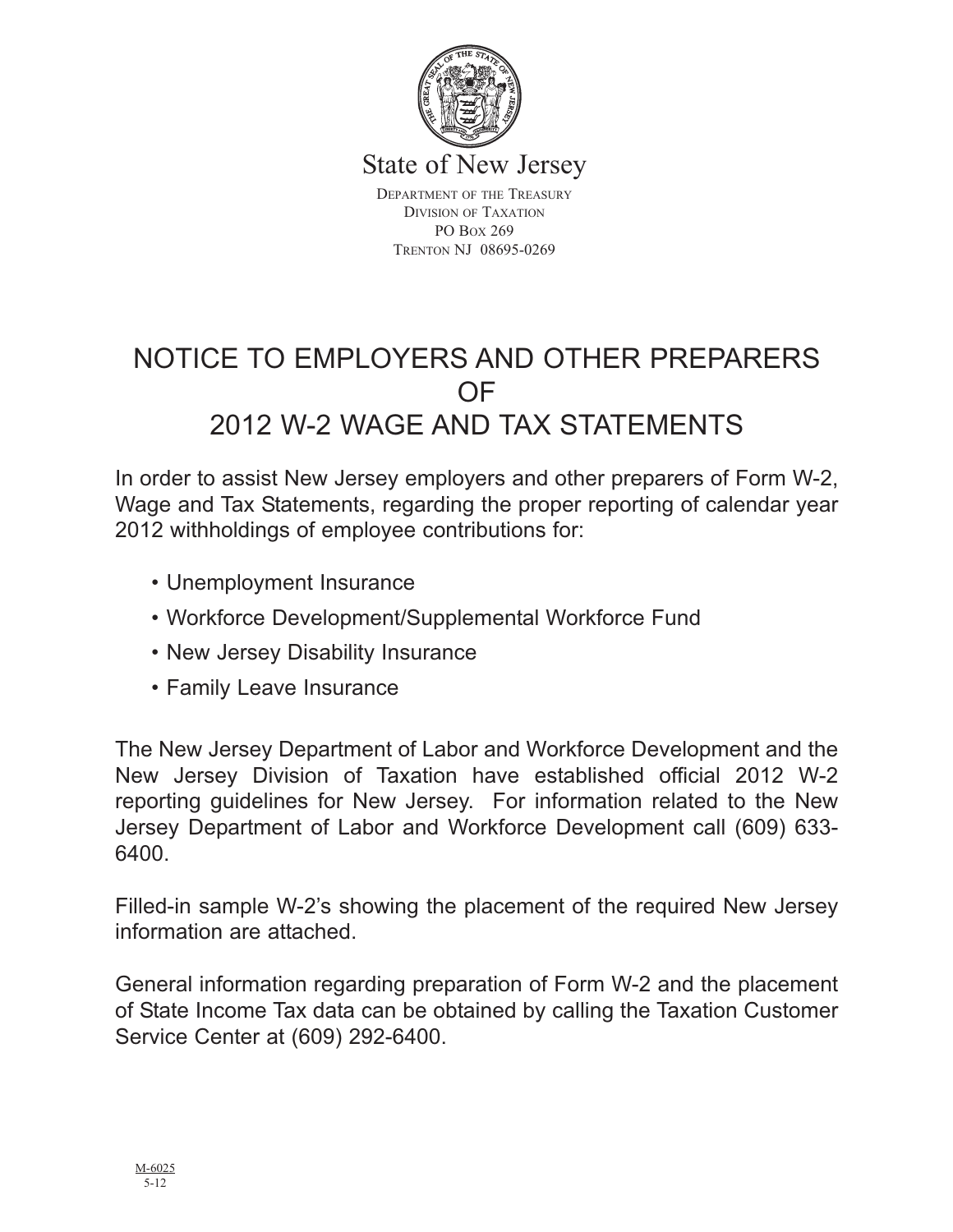### **2012 W-2 SAMPLE: PREFERRED**

### **How to Report Worker Contributions for Unemployment Insurance, Workforce Development Partnership Fund/Supplemental Workforce Fund, State Disability Insurance, Family Leave Insurance, Employee Withholding for New Jersey Gross Income Tax**

| a. Employee's social security number                                                                                                                                                                                                                                                                                                                                                                                                                                                                                                                                                                     |                                               |                                                                                                                              |                               |                                                                                                                                                                                |                         |                                    |                                                   |  |
|----------------------------------------------------------------------------------------------------------------------------------------------------------------------------------------------------------------------------------------------------------------------------------------------------------------------------------------------------------------------------------------------------------------------------------------------------------------------------------------------------------------------------------------------------------------------------------------------------------|-----------------------------------------------|------------------------------------------------------------------------------------------------------------------------------|-------------------------------|--------------------------------------------------------------------------------------------------------------------------------------------------------------------------------|-------------------------|------------------------------------|---------------------------------------------------|--|
|                                                                                                                                                                                                                                                                                                                                                                                                                                                                                                                                                                                                          |                                               |                                                                                                                              |                               |                                                                                                                                                                                |                         |                                    |                                                   |  |
| b Employer identification number (EIN)                                                                                                                                                                                                                                                                                                                                                                                                                                                                                                                                                                   |                                               |                                                                                                                              |                               | 1 Wages, tips, other compensation                                                                                                                                              |                         | 2 Federal income tax withheld      |                                                   |  |
| c Employer's name, address, and ZIP code                                                                                                                                                                                                                                                                                                                                                                                                                                                                                                                                                                 |                                               |                                                                                                                              |                               |                                                                                                                                                                                | 3 Social security wages |                                    | 4 Social security tax withheld                    |  |
|                                                                                                                                                                                                                                                                                                                                                                                                                                                                                                                                                                                                          |                                               |                                                                                                                              |                               | 5 Medicare wages and tips                                                                                                                                                      |                         |                                    | 6 Medicare tax withheld                           |  |
|                                                                                                                                                                                                                                                                                                                                                                                                                                                                                                                                                                                                          |                                               |                                                                                                                              |                               | 7 Social security tips                                                                                                                                                         |                         | 8 Allocated tips                   |                                                   |  |
| d Control number                                                                                                                                                                                                                                                                                                                                                                                                                                                                                                                                                                                         |                                               |                                                                                                                              |                               | 9 Advance EIC payment                                                                                                                                                          |                         | 10 Dependent care benefits         |                                                   |  |
| e Employee's first name and initial                                                                                                                                                                                                                                                                                                                                                                                                                                                                                                                                                                      |                                               | Last name                                                                                                                    | Suff.                         | 11 Nonqualified plans                                                                                                                                                          |                         | See instructions for box 12<br>12a |                                                   |  |
|                                                                                                                                                                                                                                                                                                                                                                                                                                                                                                                                                                                                          |                                               |                                                                                                                              |                               | 13. Statutory Retirement Third-party<br>employee<br>plan<br>$\perp$                                                                                                            | sick pay                | 12b<br>ŏ<br>$_{E}^{D}$             |                                                   |  |
|                                                                                                                                                                                                                                                                                                                                                                                                                                                                                                                                                                                                          |                                               |                                                                                                                              |                               | 14. Other                                                                                                                                                                      |                         | 12c<br>C                           |                                                   |  |
|                                                                                                                                                                                                                                                                                                                                                                                                                                                                                                                                                                                                          |                                               |                                                                                                                              | ⋗                             | <b>UI/WF/SWF-128.78</b>                                                                                                                                                        |                         | O<br>D<br>E                        |                                                   |  |
|                                                                                                                                                                                                                                                                                                                                                                                                                                                                                                                                                                                                          |                                               |                                                                                                                              |                               | $DI - 60.60$<br>DI P.P. # XXXXXXXXXX                                                                                                                                           |                         | 12 <sub>b</sub>                    |                                                   |  |
| f. Employee's address and ZIP code                                                                                                                                                                                                                                                                                                                                                                                                                                                                                                                                                                       |                                               |                                                                                                                              |                               |                                                                                                                                                                                |                         | $\overline{0}$                     |                                                   |  |
| 15 State<br><b>NJ</b>                                                                                                                                                                                                                                                                                                                                                                                                                                                                                                                                                                                    | Employer's state ID number<br>234-567-890/000 | 16 State wages, tips, etc.<br>32,250.00                                                                                      | 17 State income tax<br>525.00 | 18 Local wages, tips, etc.                                                                                                                                                     | 19 Local income tax     |                                    | 20 Locality name                                  |  |
|                                                                                                                                                                                                                                                                                                                                                                                                                                                                                                                                                                                                          | FLI P.P. $#$                                  | XXXXXXXXXXX                                                                                                                  | $\rightarrow$ 24.24 - FLI     |                                                                                                                                                                                |                         |                                    |                                                   |  |
| <b>N-2</b>                                                                                                                                                                                                                                                                                                                                                                                                                                                                                                                                                                                               | Wage and Tax<br><b>Statement</b>              | 2012                                                                                                                         |                               |                                                                                                                                                                                |                         |                                    | Department of Treasury - Internal Revenue Service |  |
| <b>New Jersey Taxpayer</b><br><b>Identification Number</b><br>Call the New Jersey Division of<br><b>Taxation's Customer Service</b><br>Center at 609-292-6400 or the<br>New Jersey Department of<br>Labor and Workforce<br>Development at 609-633-6400<br>if you are unsure of your New<br>Jersey Taxpayer Identification<br>Number.<br><b>Family Leave Insurance</b><br>Private Plan Number (FLI<br>P.P.#<br>To be entered only by<br>employers who have an<br>approved contributory Private<br>Family Leave Insurance Plan.<br>Phone 609-292-2720 if you are<br>unsure of your Private Plan<br>Number. |                                               | <b>Worker Contributions</b><br>• Unemployment Insurance,<br><b>Workforce Development</b>                                     |                               | <b>Disability Insurance</b><br><b>Private Plan Number</b><br>(DI P. P. Number)                                                                                                 |                         |                                    |                                                   |  |
|                                                                                                                                                                                                                                                                                                                                                                                                                                                                                                                                                                                                          |                                               | Partnership Fund/Supplemental<br>Workforce Fund.<br>• State Disability Insurance<br>• Family Leave Insurance<br>Please Note: |                               | To be entered only by<br>employers who have an<br>approved contributory<br>Private Disability Plan.<br>Phone 609-292-2720 if<br>you are unsure of your<br>Private Plan Number. |                         |                                    |                                                   |  |
|                                                                                                                                                                                                                                                                                                                                                                                                                                                                                                                                                                                                          |                                               | The Taxable Wage Base for<br>UI/WF/SWF, DI, and FLI<br>purposes for 2012 is<br>\$30,300.00.                                  |                               |                                                                                                                                                                                |                         |                                    |                                                   |  |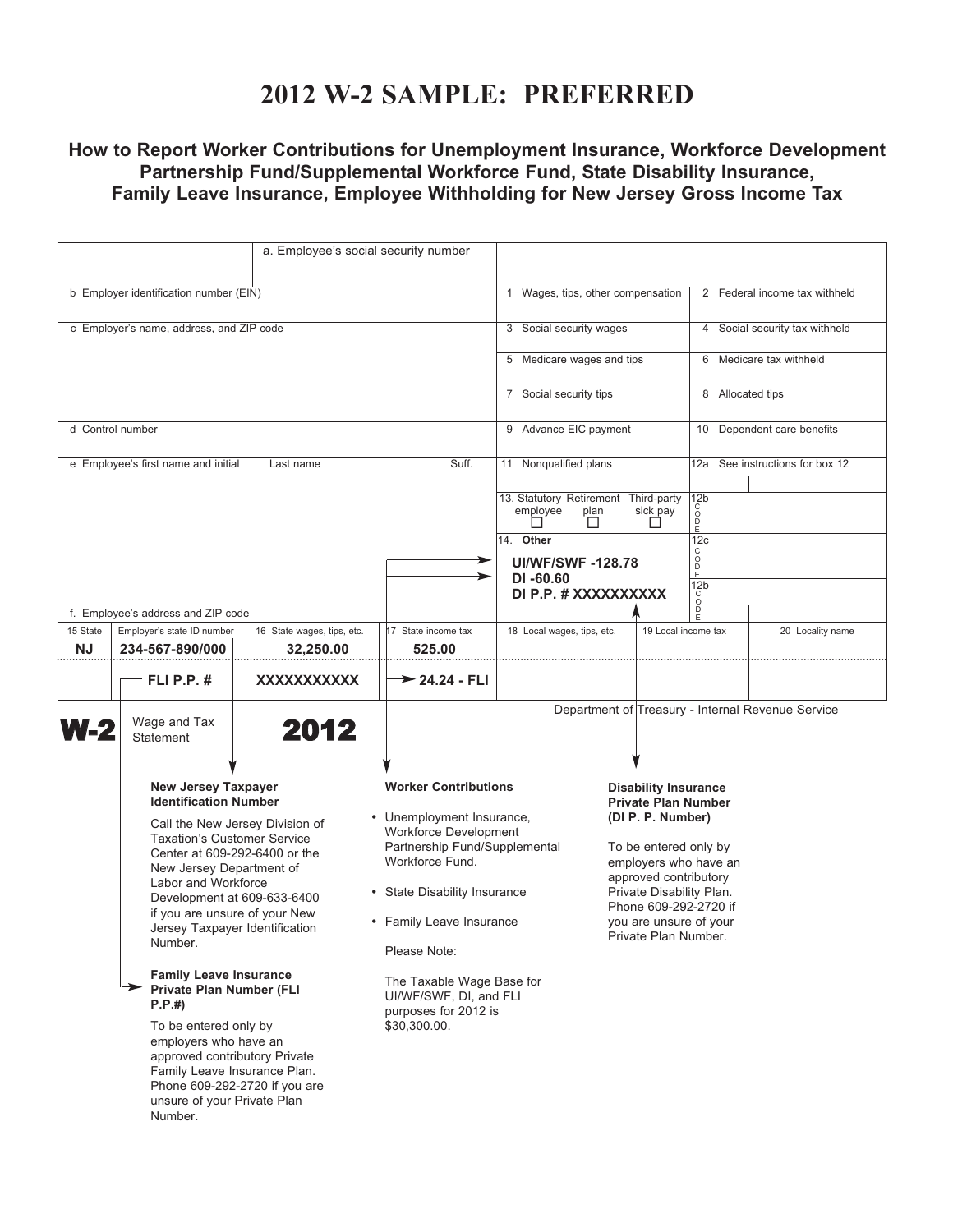## **2012 W-2 SAMPLE: ACCEPTABLE ALTERNATE**

### **How to Report Worker Contributions for Unemployment Insurance, Workforce Development Partnership Fund/Supplemental Workforce Fund, State Disability Insurance, Family Leave Insurance, Employee Withholding for New Jersey Gross Income Tax**

| a. Employee's social security number                                                                                                                                                                                                                                                                                                                                                                                                                                                                                                                                                                            |                                                                  |                                                                                                                                                                                                                                                                        |                                                                                                                                                                                                                                                                                                                 |                                                               |                                            |                                                   |
|-----------------------------------------------------------------------------------------------------------------------------------------------------------------------------------------------------------------------------------------------------------------------------------------------------------------------------------------------------------------------------------------------------------------------------------------------------------------------------------------------------------------------------------------------------------------------------------------------------------------|------------------------------------------------------------------|------------------------------------------------------------------------------------------------------------------------------------------------------------------------------------------------------------------------------------------------------------------------|-----------------------------------------------------------------------------------------------------------------------------------------------------------------------------------------------------------------------------------------------------------------------------------------------------------------|---------------------------------------------------------------|--------------------------------------------|---------------------------------------------------|
| b Employer identification number (EIN)                                                                                                                                                                                                                                                                                                                                                                                                                                                                                                                                                                          |                                                                  |                                                                                                                                                                                                                                                                        | 1 Wages, tips, other compensation                                                                                                                                                                                                                                                                               |                                                               | 2 Federal income tax withheld              |                                                   |
|                                                                                                                                                                                                                                                                                                                                                                                                                                                                                                                                                                                                                 | c Employer's name, address, and ZIP code                         | 3 Social security wages                                                                                                                                                                                                                                                |                                                                                                                                                                                                                                                                                                                 | 4 Social security tax withheld                                |                                            |                                                   |
|                                                                                                                                                                                                                                                                                                                                                                                                                                                                                                                                                                                                                 |                                                                  |                                                                                                                                                                                                                                                                        |                                                                                                                                                                                                                                                                                                                 | 5 Medicare wages and tips                                     |                                            | 6 Medicare tax withheld                           |
|                                                                                                                                                                                                                                                                                                                                                                                                                                                                                                                                                                                                                 |                                                                  |                                                                                                                                                                                                                                                                        |                                                                                                                                                                                                                                                                                                                 | 7 Social security tips                                        |                                            | 8 Allocated tips                                  |
|                                                                                                                                                                                                                                                                                                                                                                                                                                                                                                                                                                                                                 | d Control number                                                 |                                                                                                                                                                                                                                                                        |                                                                                                                                                                                                                                                                                                                 | 9 Advance EIC payment                                         |                                            | 10 Dependent care benefits                        |
|                                                                                                                                                                                                                                                                                                                                                                                                                                                                                                                                                                                                                 | e Employee's first name and initial                              | Last name                                                                                                                                                                                                                                                              | Suff.                                                                                                                                                                                                                                                                                                           | 11 Nonqualified plans<br>13. Statutory Retirement Third-party | 12 <sub>b</sub>                            | 12a See instructions for box 12                   |
|                                                                                                                                                                                                                                                                                                                                                                                                                                                                                                                                                                                                                 |                                                                  |                                                                                                                                                                                                                                                                        |                                                                                                                                                                                                                                                                                                                 | employee<br>plan<br>$\mathsf{L}$                              | င်<br>ဝ<br>sick pay<br>$\check{P}$<br>ΙI   |                                                   |
|                                                                                                                                                                                                                                                                                                                                                                                                                                                                                                                                                                                                                 |                                                                  |                                                                                                                                                                                                                                                                        |                                                                                                                                                                                                                                                                                                                 | 14. Other                                                     | 12c<br>C<br>D<br>D<br>E<br>12 <sub>b</sub> |                                                   |
| f. Employee's address and ZIP code                                                                                                                                                                                                                                                                                                                                                                                                                                                                                                                                                                              |                                                                  |                                                                                                                                                                                                                                                                        |                                                                                                                                                                                                                                                                                                                 |                                                               | င်<br>ဝ                                    |                                                   |
| 15 State<br><b>NJ</b>                                                                                                                                                                                                                                                                                                                                                                                                                                                                                                                                                                                           | Employer's state ID number<br>$234 - 567 - 890/000$ $\leftarrow$ | 16 State wages, tips, etc.<br>32,250.00                                                                                                                                                                                                                                | 17 State income tax<br>525.00                                                                                                                                                                                                                                                                                   | 18 Local wages, tips, etc.                                    | 19 Local income tax<br>128.78<br>60.60     | 20 Locality name<br><b>UI/WF/SWF</b><br>DI        |
|                                                                                                                                                                                                                                                                                                                                                                                                                                                                                                                                                                                                                 | DI P.P. # XXXXXXXXXX                                             |                                                                                                                                                                                                                                                                        | FLI P.P. $\sharp \preceq$                                                                                                                                                                                                                                                                                       | XXXXXXXXXXX                                                   | 24.24                                      | FLI                                               |
|                                                                                                                                                                                                                                                                                                                                                                                                                                                                                                                                                                                                                 | Wage and Tax<br><b>W-2</b><br><b>Statement</b>                   | 2012                                                                                                                                                                                                                                                                   |                                                                                                                                                                                                                                                                                                                 |                                                               |                                            | Department of Treasury - Internal Revenue Service |
| <b>Disability Insurance</b><br><b>New Jersey Taxpayer</b><br><b>Private Plan Number</b><br><b>Identification Number</b><br>(DI P. P. Number)<br>Call the New Jersey<br>To be entered only by<br>Division of Taxation's<br>employers who have an<br><b>Customer Service Center</b><br>approved contributory<br>at 609-292-6400 or the<br>Private Disability Plan.<br>New Jersey Department<br>Phone 609-292-2720 if<br>of Labor and Workforce<br>you are unsure of your<br>Development at 609-633-<br>Private Plan Number.<br>6400 if you are unsure of<br>your New Jersey<br>Taxpayer Identification<br>Number. |                                                                  | <b>Family Leave Insurance</b><br>> Private Plan Number<br>(FLI P.P.#)<br>To be entered only by<br>employers who have an<br>approved contributory<br>Private Family Leave<br>Insurance Plan. Phone<br>609-292-2720 if you are<br>unsure of your Private<br>Plan Number. | <b>Worker Contributions</b><br>• Unemployment Insurance,<br>Workforce Development<br>Partnership Fund/Supplemental<br>Workforce Fund.<br>• State Disability Insurance<br>• Family Leave Insurance<br>Please Note:<br>The Taxable Wage Base for<br>UI/WF/SWF, DI and FLI<br>purposes for 2012 is<br>\$30,300.00. |                                                               |                                            |                                                   |